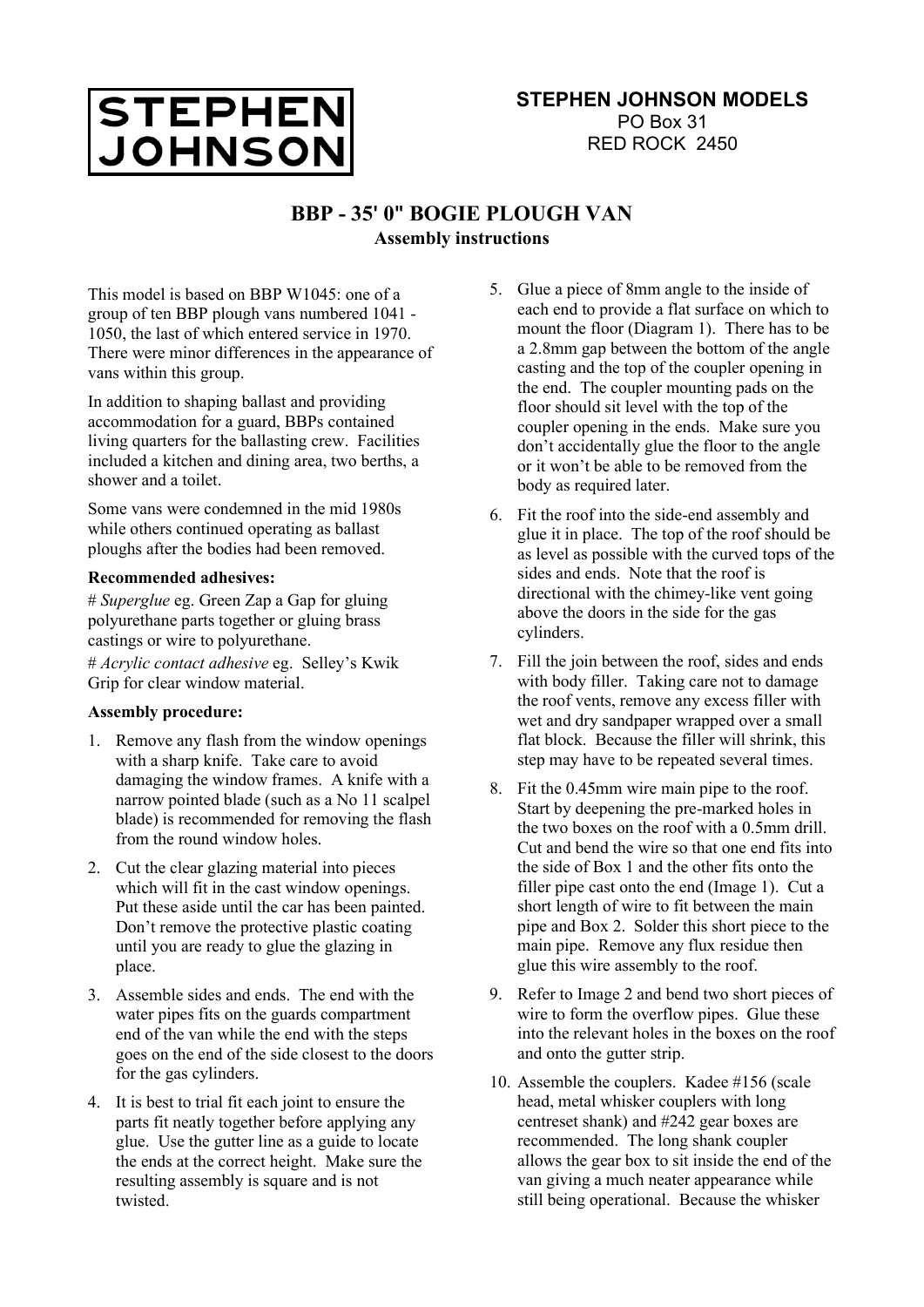on the coupler protrudes beyond the gear box and fouls on the end of the van you need to snip a fraction of a millimetere off the end of each whisker so that it clears the end.

- 11. The floor is directional. The side with the brake cylinder (Image 3) goes to the side of the van that has the gas cylinder doors.
- 12. The floor is supported by the angle castings glued inside the ends. Screws (either 8BA or 2-56) attach both coupler and floor to the angle casting (Diagram 1). Drill a suitable diameter clearance hole and tap a thread in the angle to accept these screws.
- 13. With the floor secured, glue the plough casting to the round pad in the centre of the floor. When not in use the plough is at  $90^\circ$  to the centreline of van. Taking care not to accidentally glue the floor to the sides, glue the grade control levers to the floor in the locations indicated in Image 3.
- 14. Drill the dimples in the brackets along the side of the floor (0.6mm for the brass wheel castings and 0.4mm for the release levers and handbrake spider wheels as per Image 3). Overfold the two halves of the phosphor bronze spider wheels to form a double thickness. Insert some 0.31 mm wire through the hole in the centre then solder it all together. Insert a piece of 0.31 mm wire through the hole in the release lever and solder it to the lever. Repeat for the second spider wheel. Bend two pieces of 0.31mm wire 3.0mm from the end to form the release levers for the large plough wheels. To make it easier to apply the decals to the solebar, these small parts are painted and then attached to the van in Step 22.
- 15. Assemble the 2AQ bogies according the separate instructions. Drill 2.05mm holes for the bogie pivots and tap these with an M2.5 thread. Secure the bogies to the floor with the M2.5 screws supplied. Allow enough slack so they are able to rock from side to side.
- 16. Fit bogies and confirm the coupler height is correct.
- 17. Fit the steps (Image 4) to the outer edge of the step cast on the solebar. The rungs should align with the door above. On some vans the centre step has one rung and on others it has two. To model the single rung, simply cut off the bottom rung and file the bottom of the remaining rung smooth.
- 18. Fit airhoses to the headstock. Make sure the spigot is flush with the inside of the end so the floor can be removed.
- 19. Bend a piece of 0.31mm wire to a circle about 2mm in diameter. Cut off two quadrants and glue them to the ends of the vertical filler pipes cast on each side of the non-step end. On some vans these pipes were straight rather than curved and joined the vertical pipe at a right angle. On at least one van (W1048) the end of one filler pipe was straight and the other was curved.
- 20. Disassemble the the model then give all parts (including the plough control wheels, handbrake spider and release levers) a coat of etch primer. Paint the body of the van in the following colours:

Body: Way and works cream Roof: Silver Underframe and bogies: Black Roof vents: Light grey

(Outlaw Paints make an acrylic laquer Way & Works cream and NSWGR roof silver)

- 21. Seal the finished paintwork with clear gloss. When thoroughly dry, apply decals as indicated in Images 5, 6, 7 and 8 then apply another layer of clear gloss.
- 22. Glue the plough control wheels, brake spiders and release levers into the holes in their relevant brackets (Image 9).
- 23. Give the van a final coat of flat clear and weather as desired.
- 24. Fit the clear glazing material to the inside of the windows.

Note: A pdf copy of these instructions (and those for the 2AQ bogies) with clearer photos than in the printed versions can be found at: *https://stephenjohnsonmodels.com.au/instructions/*